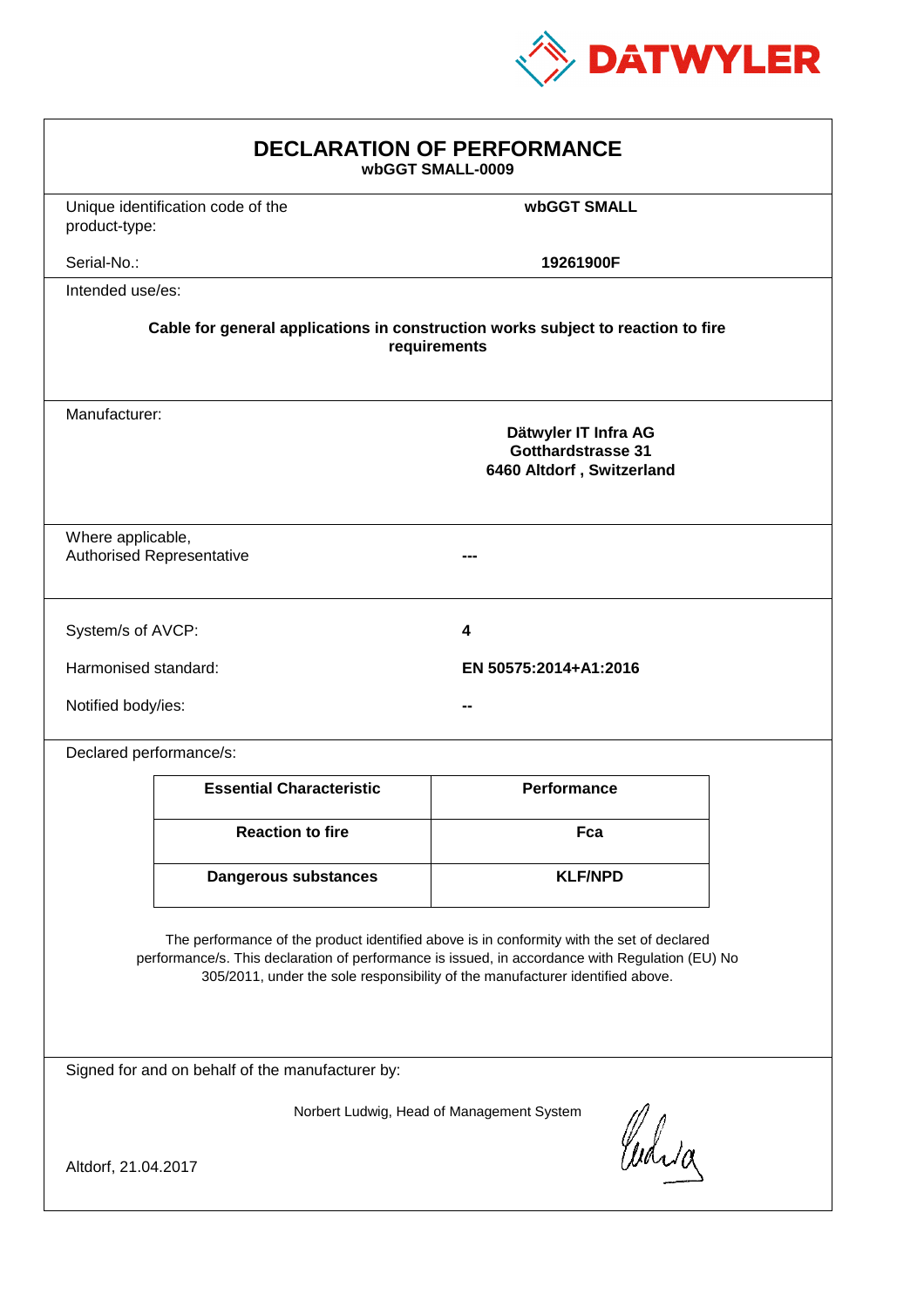

| LEISTUNGSERKLÄRUNG<br>wbGGT SMALL-0009                                                                                                                                                                                                                     |                                             |                                                                                |  |
|------------------------------------------------------------------------------------------------------------------------------------------------------------------------------------------------------------------------------------------------------------|---------------------------------------------|--------------------------------------------------------------------------------|--|
|                                                                                                                                                                                                                                                            | Eindeutiger Kenncode des Produkttyps:       | wbGGT SMALL                                                                    |  |
| Serien-Nr.:                                                                                                                                                                                                                                                |                                             | 19261900F                                                                      |  |
| Verwendungszweck(e):                                                                                                                                                                                                                                       |                                             |                                                                                |  |
| Kabel/Leitung für allgemeine Anwendungen in Bauwerken in Bezug auf die<br>Anforderungen an das Brandverhalten                                                                                                                                              |                                             |                                                                                |  |
| Hersteller:                                                                                                                                                                                                                                                |                                             | Dätwyler IT Infra AG<br><b>Gotthardstrasse 31</b><br>6460 Altdorf, Switzerland |  |
|                                                                                                                                                                                                                                                            | Wo anwendbar, Bevollmächtigter:             |                                                                                |  |
| Leistungsbeständigkeit:                                                                                                                                                                                                                                    | System(e) zur Bewertung und Überprüfung der | 4                                                                              |  |
| Harmonisierte Norm:                                                                                                                                                                                                                                        |                                             | EN 50575:2014+A1:2016                                                          |  |
| Notifizierte Stelle(n):                                                                                                                                                                                                                                    |                                             |                                                                                |  |
| Erklärte Leistung(en):                                                                                                                                                                                                                                     |                                             |                                                                                |  |
|                                                                                                                                                                                                                                                            | <b>Wesentliche Merkmale</b>                 | Leistung                                                                       |  |
|                                                                                                                                                                                                                                                            | <b>Brandverhalten</b>                       | Fca                                                                            |  |
|                                                                                                                                                                                                                                                            | Gefährliche Stoffe                          | <b>KLF/NPD</b>                                                                 |  |
| Die Leistung des vorstehenden Produkts entspricht der erklärten Leistung/den erklärten<br>Leistungen. Für die Erstellung der Leistungserklärung im Einklang mit der Verordnung (EU) Nr.<br>305/2011 ist allein der obengenannte Hersteller verantwortlich. |                                             |                                                                                |  |
| Unterzeichnet für den Hersteller und im Namen des Herstellers von:                                                                                                                                                                                         |                                             |                                                                                |  |
| Norbert Ludwig, Head of Management System<br>Curia<br>Altdorf, 21.04.2017                                                                                                                                                                                  |                                             |                                                                                |  |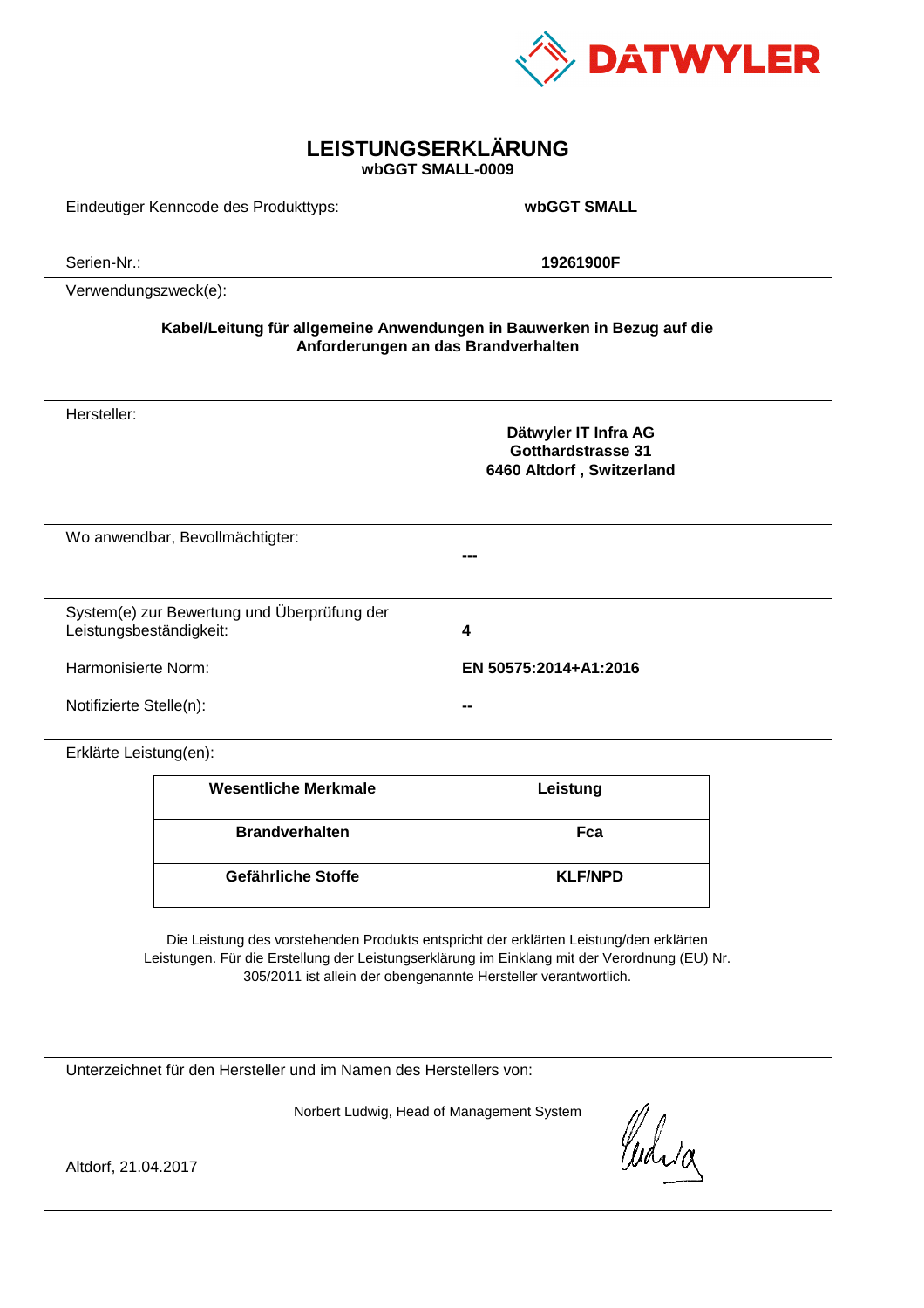

| <b>PRESTATIEVERKLARING</b><br>wbGGT SMALL-0009                                                                                                                                                                                                                              |                                     |                                                                                                                    |  |  |
|-----------------------------------------------------------------------------------------------------------------------------------------------------------------------------------------------------------------------------------------------------------------------------|-------------------------------------|--------------------------------------------------------------------------------------------------------------------|--|--|
| producttype:                                                                                                                                                                                                                                                                | Unieke identificatiecode van het    | <b>wbGGT SMALL</b>                                                                                                 |  |  |
| Serienr.:                                                                                                                                                                                                                                                                   |                                     | 19261900F                                                                                                          |  |  |
| Beoogd(e) gebruik(en):                                                                                                                                                                                                                                                      |                                     |                                                                                                                    |  |  |
|                                                                                                                                                                                                                                                                             |                                     | Kabels voor algemene toepassingen in bouwwerken die onder<br>voorschriften inzake materiaalgedrag bij brand vallen |  |  |
| Fabrikant:                                                                                                                                                                                                                                                                  |                                     | Dätwyler IT Infra AG<br><b>Gotthardstrasse 31</b><br>6460 Altdorf, Switzerland                                     |  |  |
|                                                                                                                                                                                                                                                                             | indien van toepassing, Gemachtigde: |                                                                                                                    |  |  |
| Het systeem of de systemen voor de<br>beoordeling en verificatie van de<br>4<br>prestatiebestendigheid:<br>Geharmoniseerde norm:<br>EN 50575:2014+A1:2016<br>Aangemelde instantie(s):                                                                                       |                                     |                                                                                                                    |  |  |
| Aangegeven prestatie(s)                                                                                                                                                                                                                                                     |                                     |                                                                                                                    |  |  |
|                                                                                                                                                                                                                                                                             | Essentiële kenmerken                | <b>Prestatie</b>                                                                                                   |  |  |
|                                                                                                                                                                                                                                                                             | <b>Brandreactie</b>                 | Fca                                                                                                                |  |  |
|                                                                                                                                                                                                                                                                             | Gevaarlijke stoffen                 | <b>KLF/NPD</b>                                                                                                     |  |  |
| De prestaties van het hierboven omschreven product zijn conform de aangegeven prestaties. Deze<br>prestatieverklaring wordt in overeenstemming met Verordening (EU) nr. 305/2011 onder de exclusieve<br>verantwoordelijkheid van de hierboven vermelde fabrikant verstrekt. |                                     |                                                                                                                    |  |  |
| Ondertekend voor en namens de fabrikant door:                                                                                                                                                                                                                               |                                     |                                                                                                                    |  |  |
| Norbert Ludwig, Head of Management System<br>Curia<br>Altdorf, 21.04.2017                                                                                                                                                                                                   |                                     |                                                                                                                    |  |  |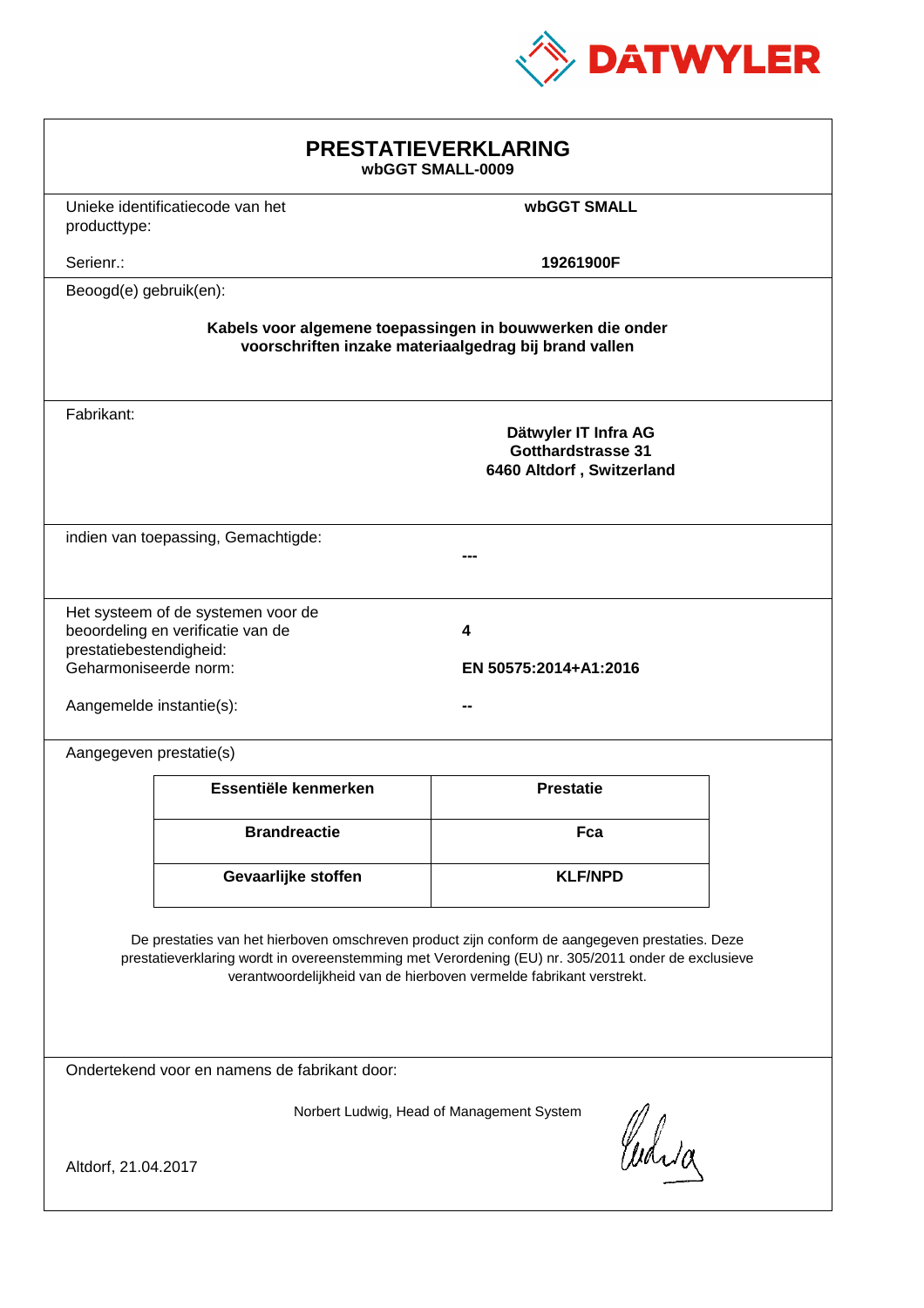

| DÉCLARATION DES PERFORMANCES<br>wbGGT SMALL-0009               |                                                                   |                                                                                                                                                                                                                                                                  |  |
|----------------------------------------------------------------|-------------------------------------------------------------------|------------------------------------------------------------------------------------------------------------------------------------------------------------------------------------------------------------------------------------------------------------------|--|
| produit type:                                                  | Code d'identification unique du                                   | <b>wbGGT SMALL</b>                                                                                                                                                                                                                                               |  |
| Numéro de série:                                               |                                                                   | 19261900F                                                                                                                                                                                                                                                        |  |
| Usage(s) prévu(s):                                             |                                                                   |                                                                                                                                                                                                                                                                  |  |
|                                                                |                                                                   | Câble pour applications générales dans les ouvrages de construction soumis<br>aux exigences de réaction au feu                                                                                                                                                   |  |
| Fabricant:                                                     |                                                                   | Dätwyler IT Infra AG<br><b>Gotthardstrasse 31</b><br>6460 Altdorf, Switzerland                                                                                                                                                                                   |  |
|                                                                | Le cas échéant, Mandataire                                        |                                                                                                                                                                                                                                                                  |  |
| performances:<br>Norme harmonisée:<br>Organisme(s) notifié(s): | Système(s) d'évaluation et de<br>vérification de la constance des | 4<br>EN 50575:2014+A1:2016                                                                                                                                                                                                                                       |  |
|                                                                | Performance(s) déclarée(s):                                       |                                                                                                                                                                                                                                                                  |  |
|                                                                | Caractéristique essentielle                                       | <b>Performance</b>                                                                                                                                                                                                                                               |  |
|                                                                | Réaction au feu                                                   | Fca                                                                                                                                                                                                                                                              |  |
|                                                                | <b>Substances dangereuses</b>                                     | <b>KLF/NPD</b>                                                                                                                                                                                                                                                   |  |
|                                                                |                                                                   | Les performances du produit identifié ci-dessus sont conformes aux performances déclarées.<br>Conformément au règlement (UE) no 305/2011, la présente déclaration des performances est<br>établie sous la seule responsabilité du fabricant mentionné ci-dessus. |  |
|                                                                | Signé pour le fabricant et en son nom par:                        |                                                                                                                                                                                                                                                                  |  |
| Altdorf, 21.04.2017                                            |                                                                   | Norbert Ludwig, Head of Management System<br>Curia                                                                                                                                                                                                               |  |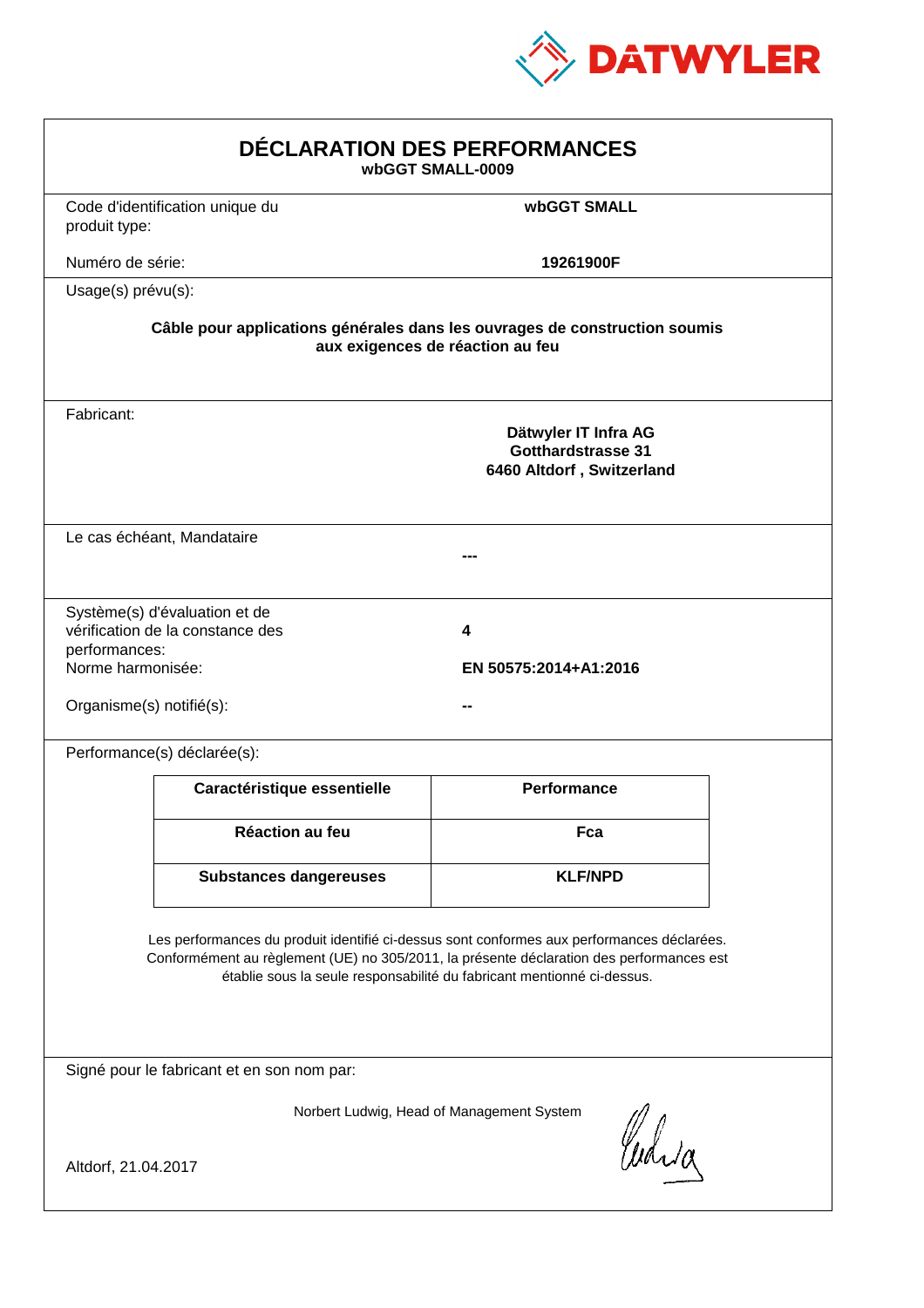

| <b>DECLARACIÓN DE PRESTACIONES</b><br>wbGGT SMALL-0009                                                                                                                                                                                                                                         |                                                                                                                                                             |                     |  |  |
|------------------------------------------------------------------------------------------------------------------------------------------------------------------------------------------------------------------------------------------------------------------------------------------------|-------------------------------------------------------------------------------------------------------------------------------------------------------------|---------------------|--|--|
| producto tipo:                                                                                                                                                                                                                                                                                 | Código de identificación única del                                                                                                                          | <b>wbGGT SMALL</b>  |  |  |
| Número de serie:                                                                                                                                                                                                                                                                               |                                                                                                                                                             | 19261900F           |  |  |
| Usos previstos:                                                                                                                                                                                                                                                                                |                                                                                                                                                             |                     |  |  |
|                                                                                                                                                                                                                                                                                                | Cable sujeto a requisitos de reacción al fuego para aplicaciones generales en obras                                                                         | de construcción     |  |  |
| Fabricante:                                                                                                                                                                                                                                                                                    | Dätwyler IT Infra AG<br>Gotthardstrasse 31<br>6460 Altdorf, Switzerland                                                                                     |                     |  |  |
|                                                                                                                                                                                                                                                                                                | En su caso, Representante autorizado:                                                                                                                       |                     |  |  |
| $(EVCP)$ :                                                                                                                                                                                                                                                                                     | Sistemas de evaluación y verificación<br>de la constancia de las prestaciones<br>4<br>Norma armonizada:<br>EN 50575:2014+A1:2016<br>Organismos notificados: |                     |  |  |
|                                                                                                                                                                                                                                                                                                | Prestaciones declaradas:                                                                                                                                    |                     |  |  |
|                                                                                                                                                                                                                                                                                                | Característica esencial                                                                                                                                     | <b>Prestaciones</b> |  |  |
|                                                                                                                                                                                                                                                                                                | Reacción al fuego                                                                                                                                           | Fca                 |  |  |
|                                                                                                                                                                                                                                                                                                | <b>Sustancias peligrosas</b>                                                                                                                                | <b>KLF/NPD</b>      |  |  |
| Las prestaciones del producto identificado anteriormente son conformes con el conjunto de<br>prestaciones declaradas. La presente declaración de prestaciones se emite, de conformidad con<br>el Reglamento (UE) nº 305/2011, bajo la sola responsabilidad del fabricante arriba identificado. |                                                                                                                                                             |                     |  |  |
|                                                                                                                                                                                                                                                                                                | Firmado por y en nombre del fabricante por:                                                                                                                 |                     |  |  |
| Norbert Ludwig, Head of Management System<br>Curia<br>Altdorf, 21.04.2017                                                                                                                                                                                                                      |                                                                                                                                                             |                     |  |  |